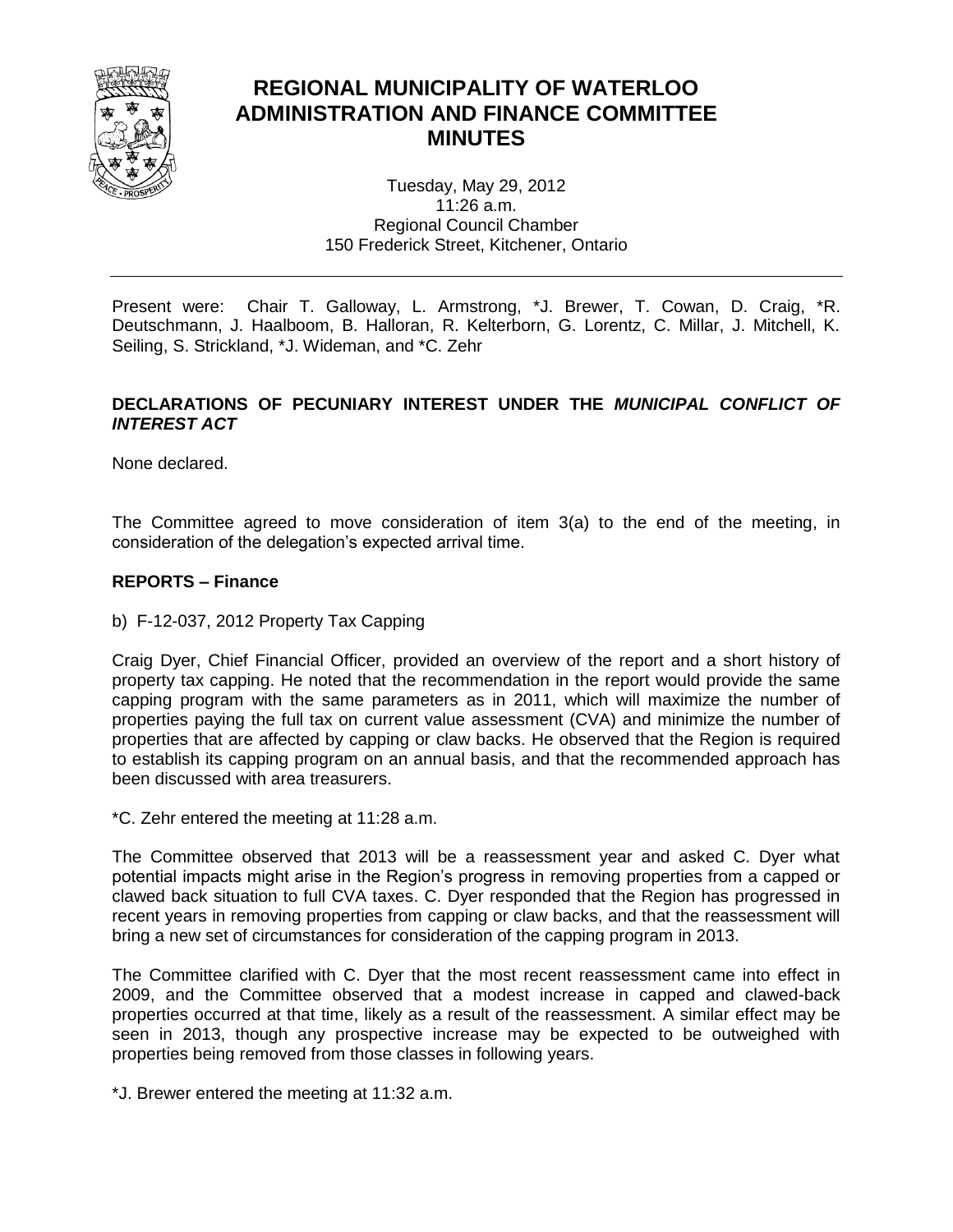MOVED by T. Cowan SECONDED by C. Zehr

THAT the Regional Municipality of Waterloo approve the following options for the 2012 Property Tax Capping Program:

- a. Establish the annual limit on tax increases for properties in the commercial, industrial and multi-residential classes at the greater of ten percent (10%) of the previous year's annualized capped taxes or 5% of the previous year's current value assessment (CVA) taxes;
- b. Establish thresholds for properties in the commercial, industrial and multi-residential classes such that if the taxes on the property calculated under the capping program are within \$250 of the current value assessment taxes (CVA) , the CVA taxes will apply;
- c. Continue with the "Stay at CVA" option and exclude properties in the commercial, industrial and multi-residential classes that were at their Current Value Assessment taxes in 2011 from the 2012 capping and claw back program;
- d. Continue with one aspect of the "Cross CVA" option and exclude properties in the commercial, industrial and multi-residential classes that were subject to a claw back in 2011 from moving to capping in 2012;
- e. Fund the limits on tax increases for 2012 for the multi-residential, commercial and industrial classes by limiting tax decreases for properties in the same class.

AND THAT the required by-law to establish the options for the 2012 Property Tax Capping Program be included on the June 6, 2012 Regional Council agenda;

AND THAT the required by-law to establish 2012 claw back percentages for capped classes be included on the June 27, 2012 Regional Council agenda;

AND FURTHER THAT the Area Municipalities be notified accordingly.

CARRIED

## **REPORTS – Corporate Resources**

c) CR-CLK-12-009, Service First Call Centre Space and Technology Sharing with City of Kitchener

Gary Sosnoski, Commissioner, Corporate Resources, described the contents of the report and its recommendation, as well as the benefits of the prospective arrangement. He noted that the Finance and Corporate Services Committee of the City of Kitchener had approved the arrangement at their meeting on May 28.

\*R. Deutschmann entered the meeting at 11:33 a.m.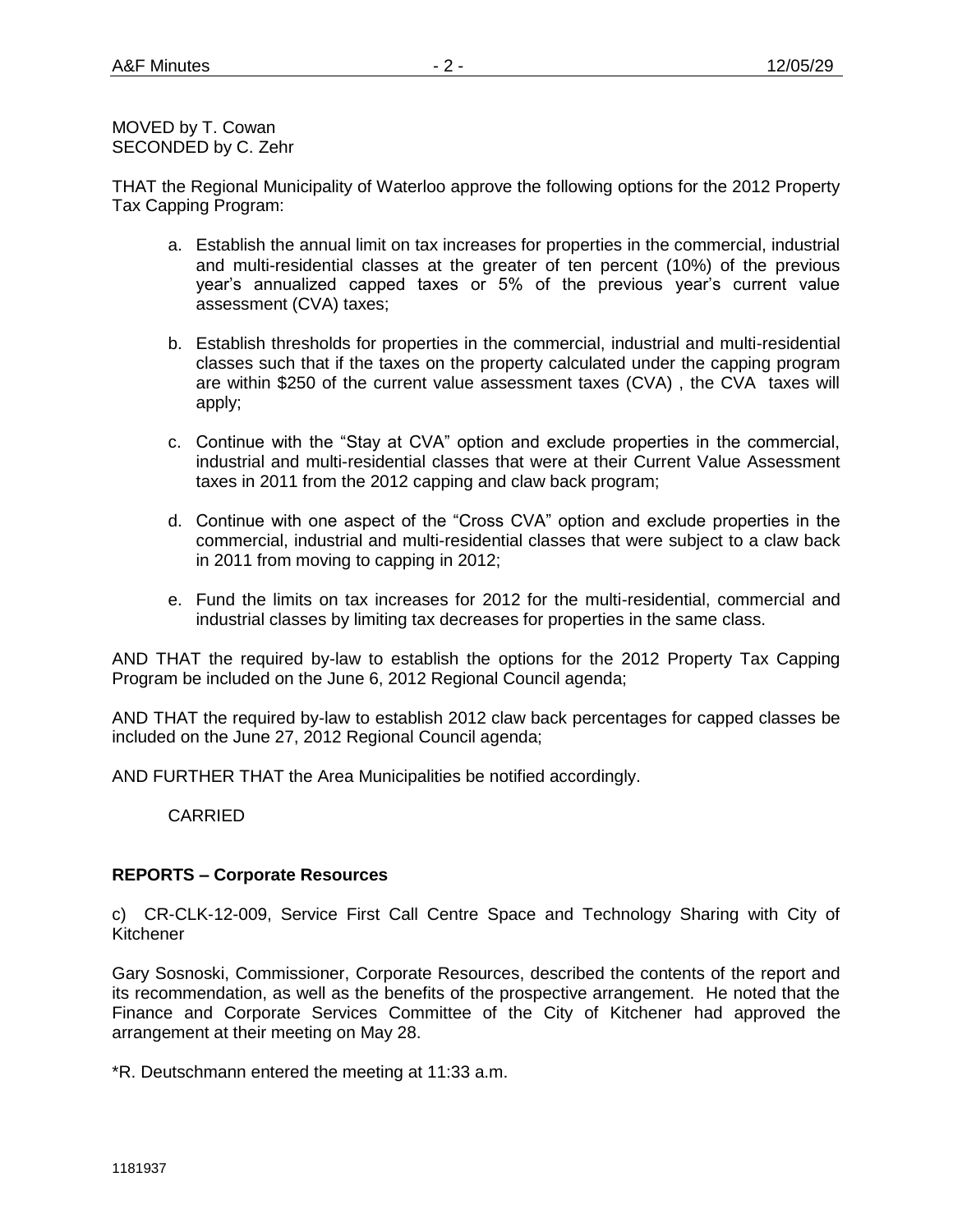#### MOVED by G. Lorentz SECONDED by L. Armstrong

THAT the Regional Municipality of Waterloo endorse the proposed shared use of space at the Kitchener Operation Facility (Goodrich Drive) for the Region's Service First Call Centre; and, the offer of the use of the Region's Customer Relationship Management (CRM) software, should Kitchener elect to do so, as outlined in report CR-CLK-12-009 dated May 29<sup>th</sup>, 2012 and as per the License Agreement and Memorandum of Understanding to be executed by the Commissioner of Corporate Resources in a form satisfactory to the Regional Solicitor.

THAT the proposed use of the Region's Customer Relationship Management (CRM) software as described in report CR-CLK-12-009 dated May 29<sup>th</sup>, 2012 is subject to Regional Council awarding the proposal for the license and implementation of same to be recommended on May  $29<sup>th</sup>$ , 2012 in a companion finance report (CR-CLK-12-012/F-12-038).

# CARRIED

d) CR-CLK-12-012/F-12-038, P2012-02 Customer Relationship Management System

G. Sosnoski provided an overview of the report and details of the recommended system. He noted that the tender is below the budgeted amount and that the system would replace 45 existing systems that perform a similar function. Staff's due diligence has demonstrated that the system provides the best value for money as well as the greatest capability, specifically in its proven integration with other established systems such as work order systems and GIS. The report was brought to the Committee instead of directly to Council to provide greater opportunity for comment.

The Committee asked whether any reporting back to Council could be expected on the response times and throughput of calls as the system is implemented, and G. Sosnoski responded in the affirmative while noting details of the sophisticated reporting that the system could complete.

MOVED by R. Deutschmann SECONDED by G. Lorentz

THAT the Regional Municipality of Waterloo accept the negotiated proposal of Kana for Customer Relationship Software in the amount of \$1,181,076 including HST.

CARRIED

## e) CR-CLK-12-011, Revised Notice Policy #07-02

G. Sosnoski observed that the report recommends a revision to the existing policy, and that a review of the notice policy is required to occur in each Council term. He described elements of the draft revised policy and the benefits of the prospective amendments.

The Committee asked the impact of the policy on newspaper readers who do not participate in social media or have internet access. Kris Fletcher, Director, Council and Administrative Services/Regional Clerk, noted that one aim of the revised notice policy would be to drive residents to the website where they can make fulsome and cost-effective use of maps that cannot be accomplished with newspaper advertising. The Region would also seek to make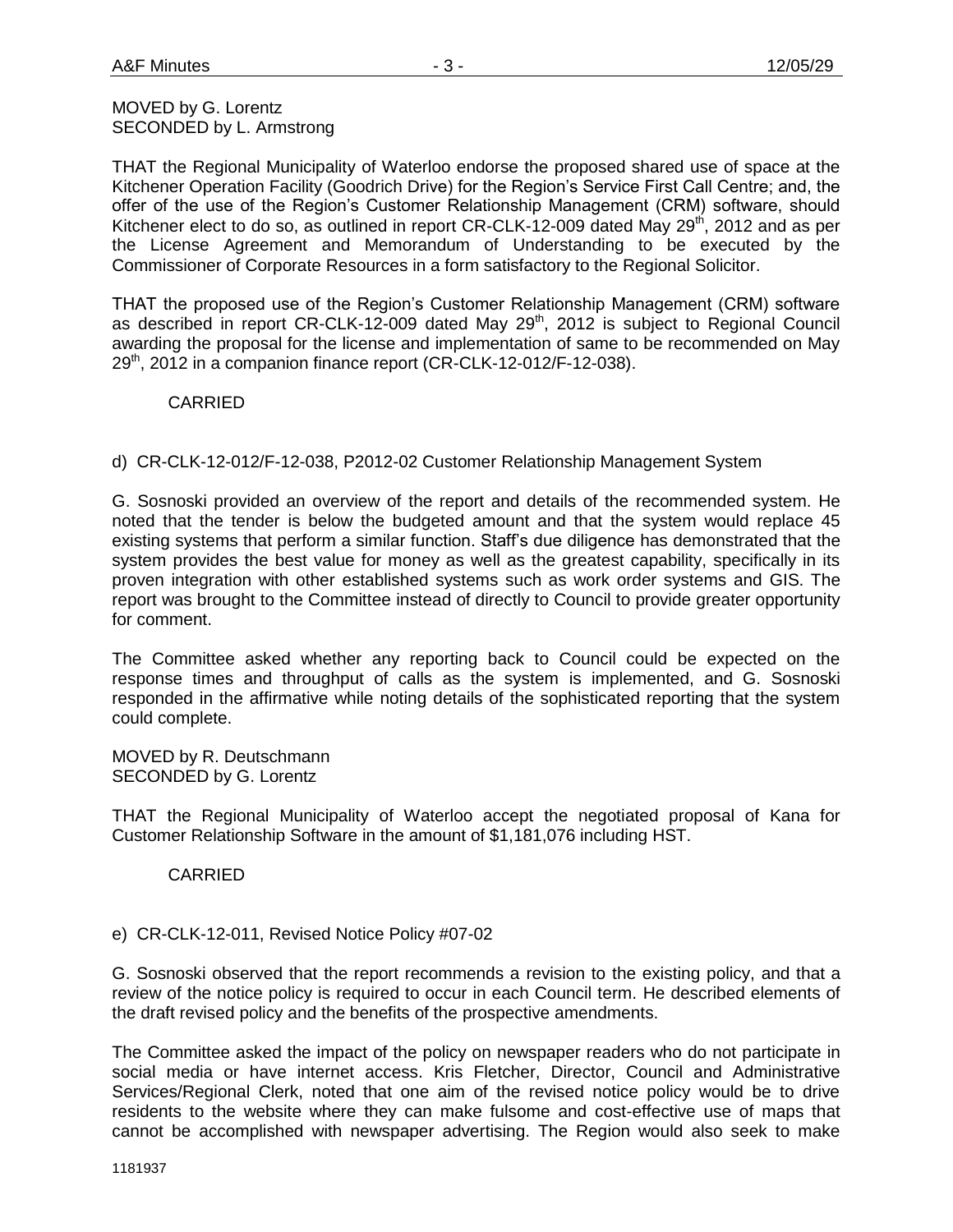better use of newspapers within a more localized and defined area with an appropriate geographic focus. She described differences between advertising which are legislated in their form, which will continue, and the potential to increase the use of "pointer ads" which direct the reader to consult the Region's website.

Some members of the Committee expressed varying opinions as to the perceived userfriendliness of the Region's website.

The Committee observed that pointer ads are efficient for the Region in terms of lowering newspaper advertising costs, as well as providing benefit in driving traffic to the Region's website which allows residents to see other Regional initiatives of interest to them. The Committee noted that free internet access is available at Regional libraries.

MOVED by K. Seiling SECONDED by G. Lorentz

THAT the Regional Municipality of Waterloo provide the public with notice, in accordance with the Notice Policy, of the proposed revisions to the Notice Policy # 07-02 as set out in report CR-CLK-12-011 dated May 29, 2012, and bring the amended policy to the June 27, 2012 Council meeting for final approval;

AND THAT the Regional Municipality of Waterloo request the Association of Municipalities of Ontario (AMO) to lobby for a review of the prescribed notice requirements, taking into consideration the various pieces of legislation and regulations in an attempt to streamline the process and provide some autonomy for municipalities in providing public notice.

CARRIED

f) CR-FM-12-008, Environmental Sustainability Progress Report: 2011 Achievements

Received for information.

G. Sosnoski indicated that this report is intended to become an annual report, and reflects improvements made throughout the Regional organization. He cited the success of the Region in using fewer utilities, in terms of both cost and volume, while servicing a larger population with a growing infrastructure.

A report on the Region's greenhouse gas emissions with respect to the Region's participation in the Federation of Canadian Municipalities Partners for Climate Protection program will be forthcoming.

\*J. Wideman entered the meeting at 11:47 a.m.

## g) CR-FM-12-009, Update on the Community Climate Collaborative

Received for information.

G. Sosnoski observed that this report details the progress on the initiative, including the action plan for greenhouse gas emission reductions and the leveraging of \$6.60 of external funding for every dollar of funding from the Region or area municipalities involved in the initiative.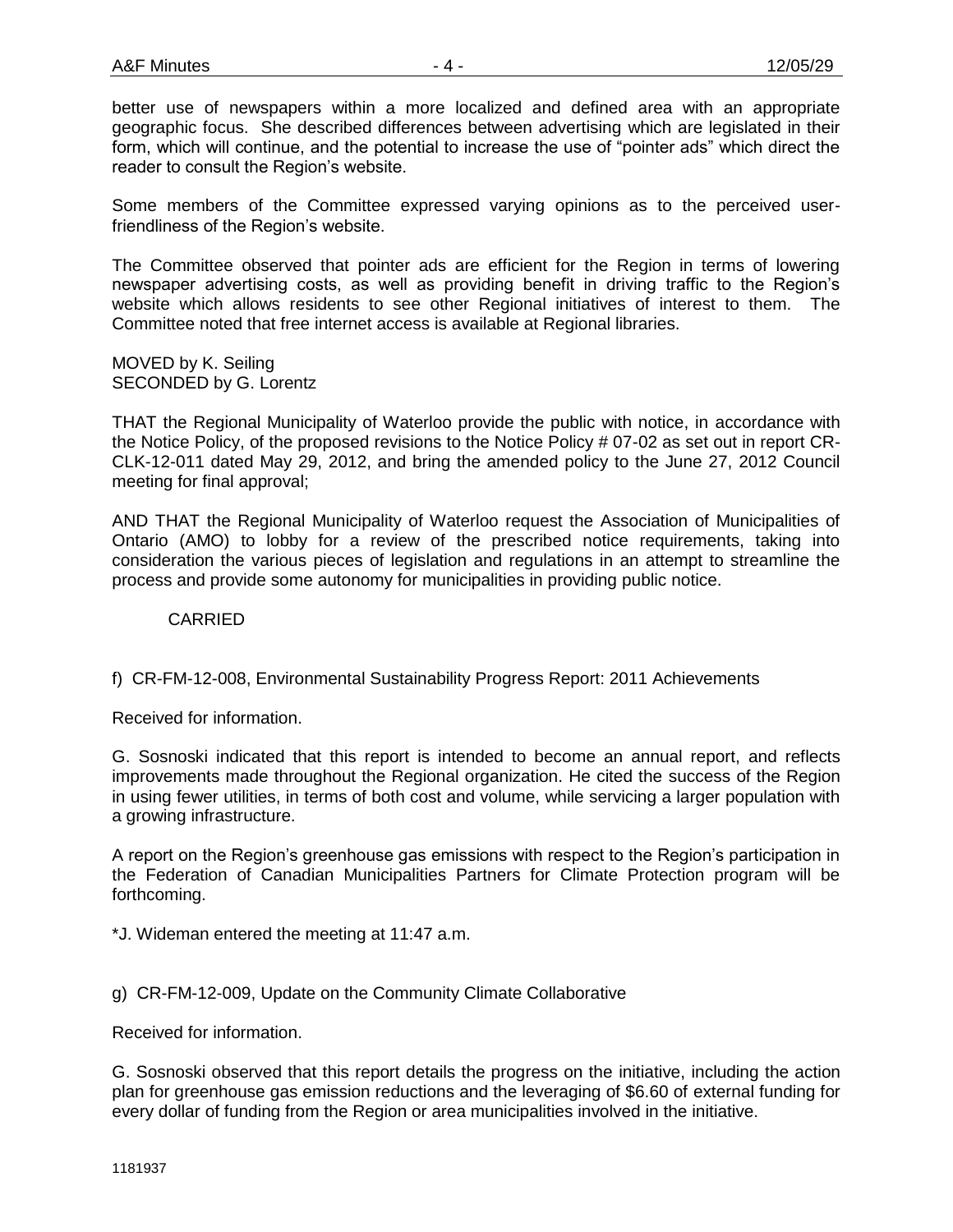h) CR-RS-12-032, Proposed By-law to Repeal, Amend and Consolidate Execution of Documents By-law 06-034 on Behalf of The Regional Municipality of Waterloo

G. Sosnoski noted that the consolidated by-law would have more extended delegation of authority to execute documents, and would also establish parameters and requirements around that delegated authority.

MOVED by C. Zehr SECONDED by T. Cowan

THAT the Regional Municipality of Waterloo repeal Execution of Documents By-Law 06-034, as amended, and pass a by-law in the form attached hereto as Appendix "A" to Report CR-RS-12- 032 to amend and consolidate Execution of Documents By-Law 06-034, as amended, which governs the execution of documents and provides for delegation of execution of certain documents to certain Regional staff on behalf of the Region.

CARRIED

The Committee took up item 3(a) of the agenda.

#### **DELEGATIONS**

a) Joanne McQuiggan, Chair, Alliance for Children and Youth of Waterloo Region re: CC-12-001, Grants to Community Organizations – 2012 Allocations

J. McQuiggan spoke to the Committee regarding the work of the Alliance in delivering higherquality and more consistent services to children and youth. She described the importance of the organization's monthly forums, as well as the organization's other activities and the reluctance of other funding bodies to fund core operational expenses, without which the Alliance would become a volunteer-run organization. She requested that the Region provide grant funding to the Alliance.

The Committee clarified with J. McQuiggan the total budget of the Alliance, the collaborative nature of their work, the Alliance's operating and funding relationship with United Way, and fundraising from membership fees. The Committee clarified with J. McQuiggan as to what specific operating expenses a grant would be used to fund, as well as sources of funding.

The Committee questioned whether the Alliance has ever fundraised for the requested expenses, and J. McQuiggan responded in the affirmative while adding that the Alliance has not been aggressive in fundraising due to the absence of charitable status and the competition from member organizations for similar funding sources. She added that while the Alliance carries a strong balance sheet, it would have to do away with its staff member without funding for the position.

The Committee asked J. McQuiggan to reconcile the Alliance's coordinating role with respect to its funding, which is mainly project-based. J. McQuiggan provided an overview of three major collaborative projects with which the Alliance is involved and explained that a very minor amount of funding for these projects goes toward staff time. These projects leave little in the way of staff time and resources to do the coordinating and collaboration role that is essential to the Alliance's work.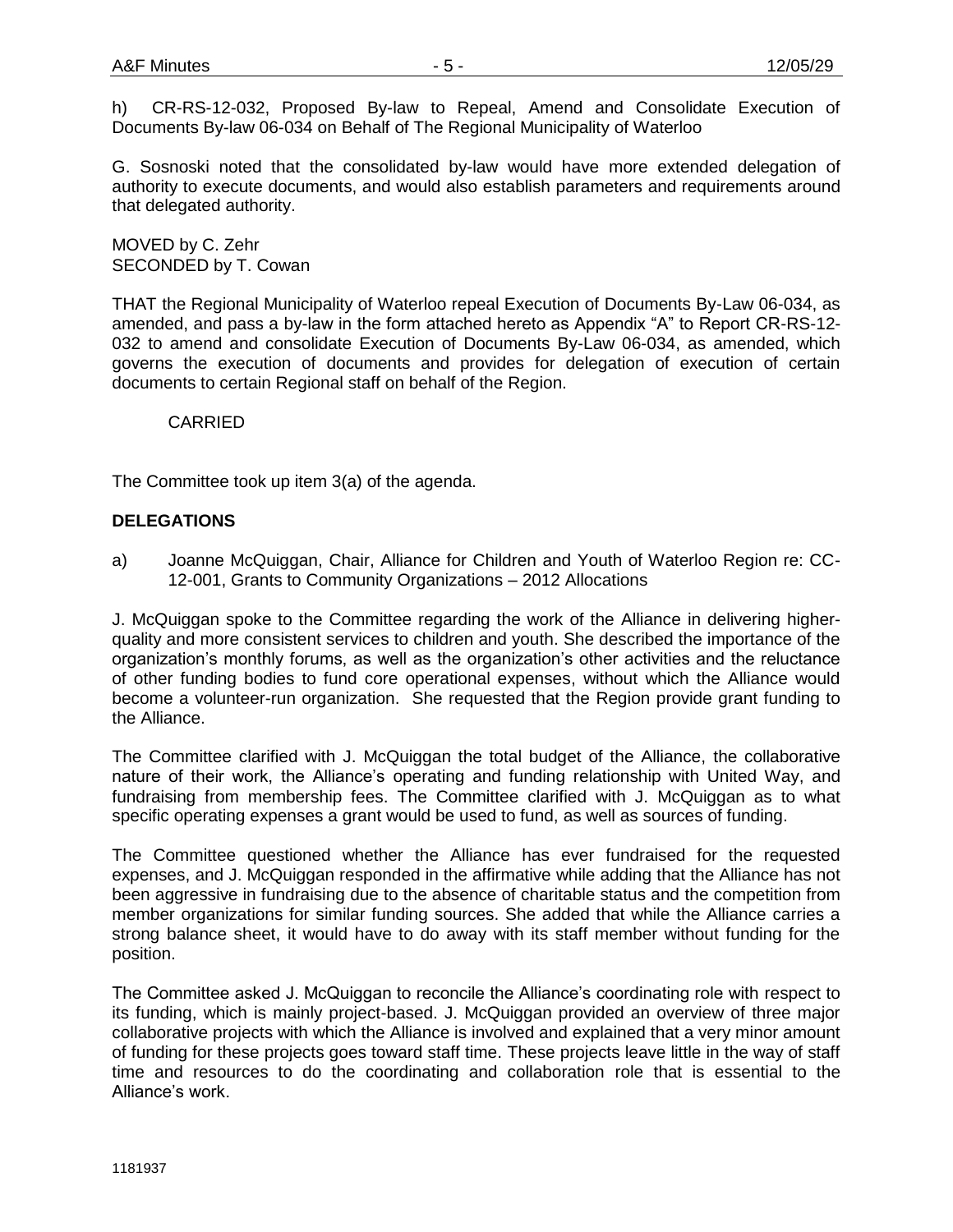The Committee ascertained from J. McQuiggan and Christine Bird, Facilitator & Manager, Alliance for Children and Youth of Waterloo Region that the Alliance works with approximately 40 organizations, and that through its membership virtually all children and youth in the Region are encompassed by the Alliance's work.

## **REPORTS – Grants Committee**

a) CC-12-001, Grants to Community Organizations – 2012 Allocations

K. Seiling spoke on behalf of the Grants Committee as to the rationale for their recommendations. He observed that the budgeted amount for grants provided the Grants Committee with funds to reinstitute the 2011 approved grants plus 2%, or for the amounts those organizations requested, whichever was less. In addition, the Block Parent program was recommended based on its past history of funding prior to 2011. It was the opinion of the Grants Committee that there was no funding available for the new applicants.

The Committee clarified that the Alliance's request is not for a one-time grant but rather permanent ongoing funding, and is one of many groups seeking funding for their operations. It was noted that there will be a loss of discretionary social services spending on the order of \$3.5 million, which will have to be resolved as part of the 2013 budget deliberations.

It was suggested that the Alliance might approach Regional staff to ascertain if any project funding might be available within the departmental budget as this has occurred with other organizations for whom project funding aligned with social service initiatives.

MOVED by K. Seiling SECONDED by J. Brewer

THAT the Regional Municipality of Waterloo approve the 2012 grants to Community Organizations as recommended by the Grants Committee and outlined in Report CC-12-001 and the attached Appendix 1 dated May 29, 2012.

CARRIED

MOVED by S. Strickland SECONDED by B. Halloran

THAT Regional staff be directed to meet with the Alliance for Children and Youth of Waterloo Region to explore possible options for project funding.

#### CARRIED

The Committee emphasized that the motion passed is not to be construed as the approval of any funding from the Region, nor to request that Regional staff to find funding for the Alliance, but to simply refer the group to staff to examine possible funding opportunities.

#### **OTHER BUSINESS**

a) Council Enquiries and Requests for Information Tracking List was received for information.